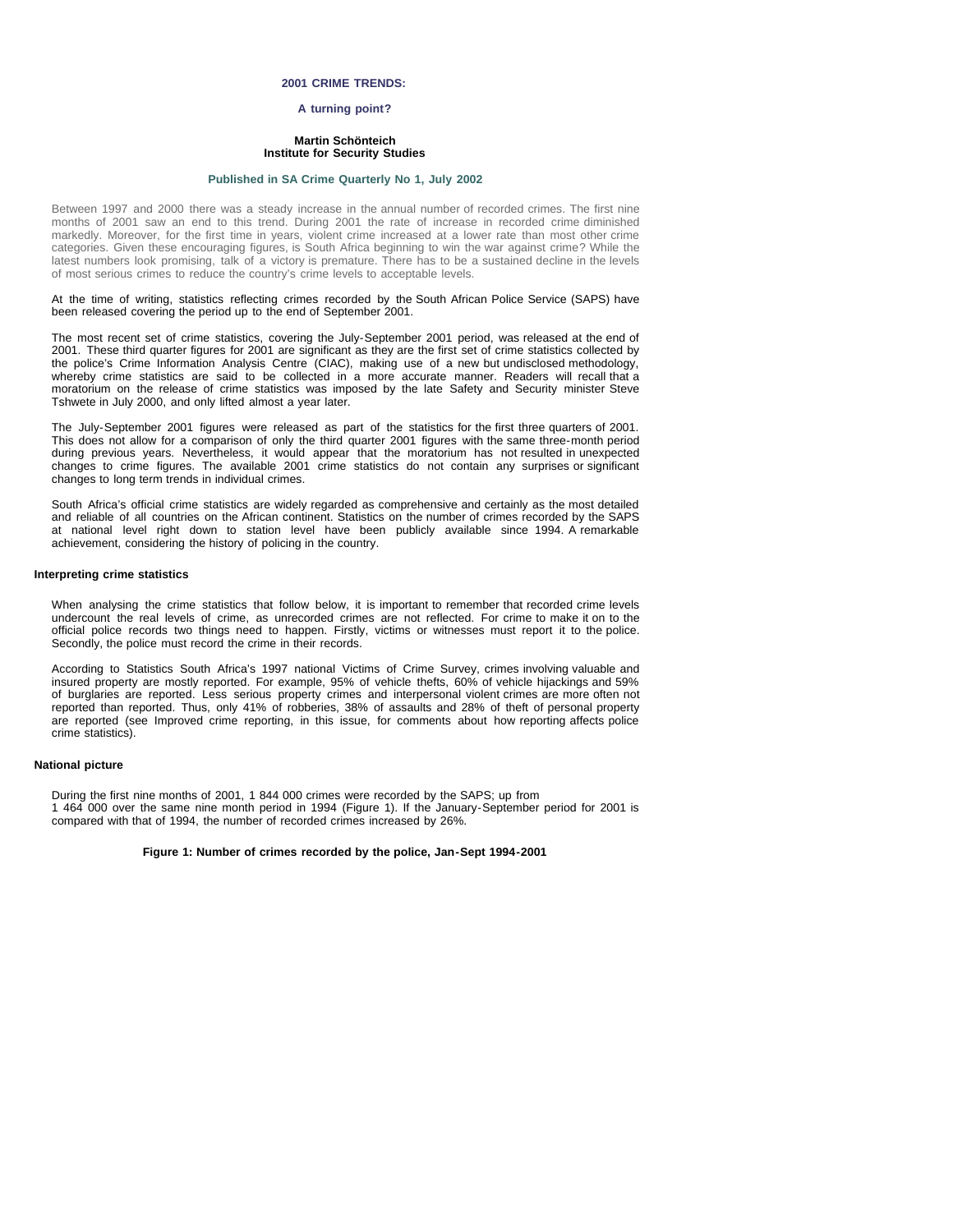

While the number of recorded crimes has increased since 1994, there has been little change in the relative proportions of the different crime categories. For example, in the period January-September 1994, violent crimes comprised 30.1% of all crimes recorded. During the January-September 2001 period this had increased to 32.5%. All other crime categories experienced a slight decline as a proportion of the overall number of recorded crimes. Property crimes make up the largest proportion of recorded crimes – approximately 55% of the total.

## **Change over time**

While recorded crime increased between 2000 and 2001, the rate of increase is slowing down. If the first nine months of 1997 are compared with 1998, recorded crime increased by 4%. Thereafter, recorded crime increased by 7% (1998/99) and 8% (1999/00). The January-September 2001 period experienced a 2% increase compared to the same period in 2000 – the lowest year-on-year increase since 1996/97 (Figure 2).





While the figures indicate a slowing down in the rate of increase of recorded crime in 2000/01, it needs to be remembered that this is occurring at a point where recorded levels of violent crime are extraordinarily high. The time period is too short, moreover, to draw a firm conclusion whether the trend will continue to the extent that recorded crime levels will enter a sustained period of decline.

In the January-September period between 1994 and 2001 the number of recorded violent crimes increased by 36%, more than any other crime category (Figure 3).

**Figure 3: % change in the number of crimes recorded, Jan-Sept 1994-01 and 200-01**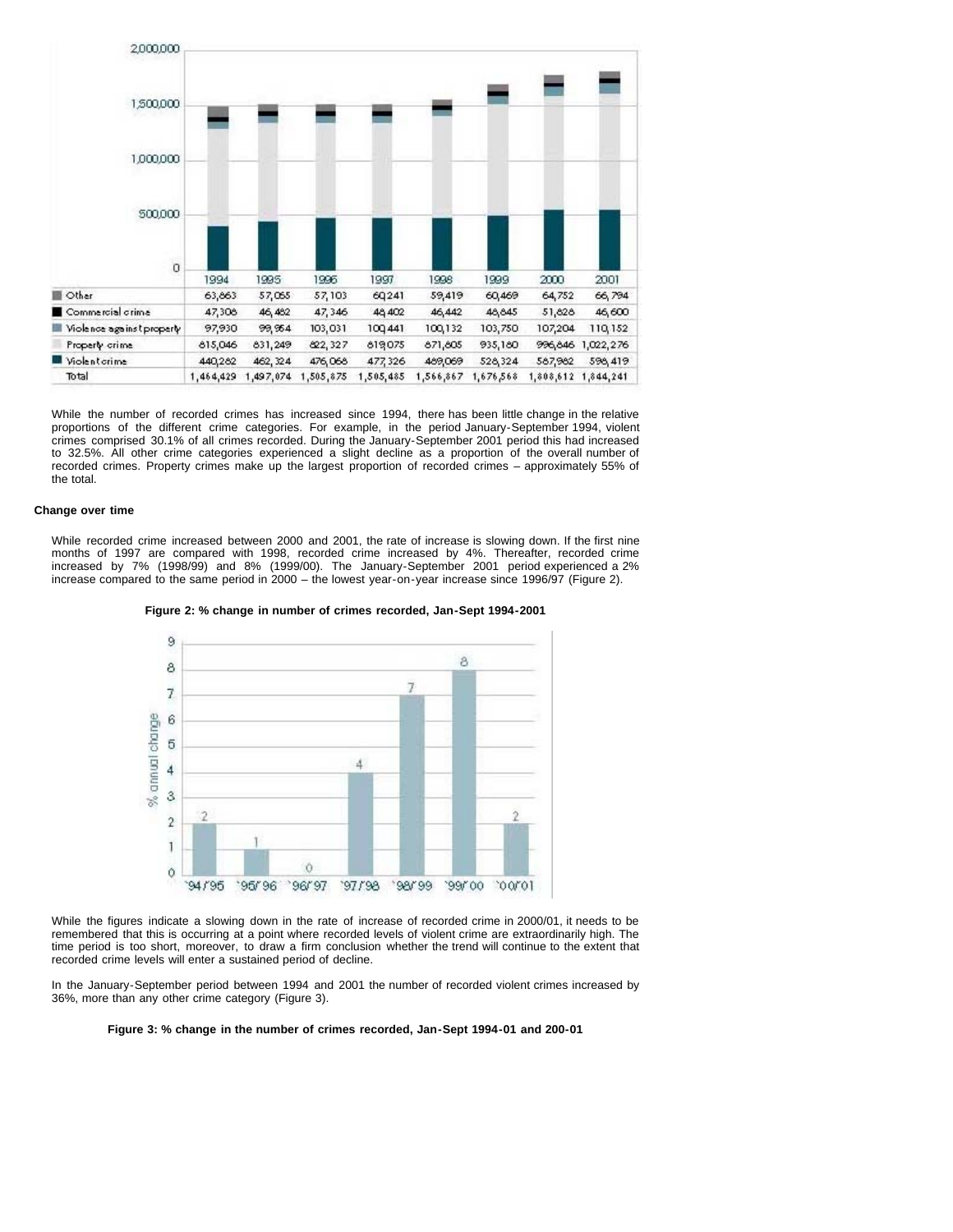

However, between 2000 and 2001 (again, for the period January-September) violent crime increased by 2%. Both the number of property crimes and violent crimes against property such as arson and malicious injury to property, increased to a greater extent (3%). Drunk driving offences, and drug and firearm related offences – categorised as 'other' also increased by 3%, while commercial crimes (primarily fraud) decreased by 10%.

Not all crimes increased or decreased at the same rate for the January-September period between 2000 and 2001. Robbery with aggravating circumstances and common robbery experienced the greatest increase of 10% and 7% respectively (Figure 4). Robberies with aggravating circumstances are robberies involving a dangerous weapon, including bank robberies, cash-in-transit heists and vehicle hijackings. Common robberies involve mainly muggings, as well as the snatching of handbags, jewellery and cell phones.



**Figure 4: % change in selected crimes recorded, Jan-Sept 2000-2001**

Recorded murders decreased by 3%. This is a continuation of a trend whereby the yearly number of murders has been declining since 1994. Disconcertingly, however, recorded attempted murders are up by 5%. Assault with the intent to inflict grievous bodily harm (assault GBH) decreased by 2% and car theft by 1%. Encouragingly, vehicle hijackings – a crime that instills a high level of fear amongst the public – did not increase over this period.

# **Violent crime in the provinces**

Measured on a per capita basis, the violent crime rate for the January-September 2001 period is highest in the Northern Cape. In that province 2 151 violent crimes were recorded for every 100 000 people resident (Figure 5). In other words, the average resident of the Northern Cape stood a 2.15% chance of becoming a victim of a recorded violent crime during the first nine months of 2001. By comparison, the average South African faced a 1.3% chance of becoming a violent crime victim.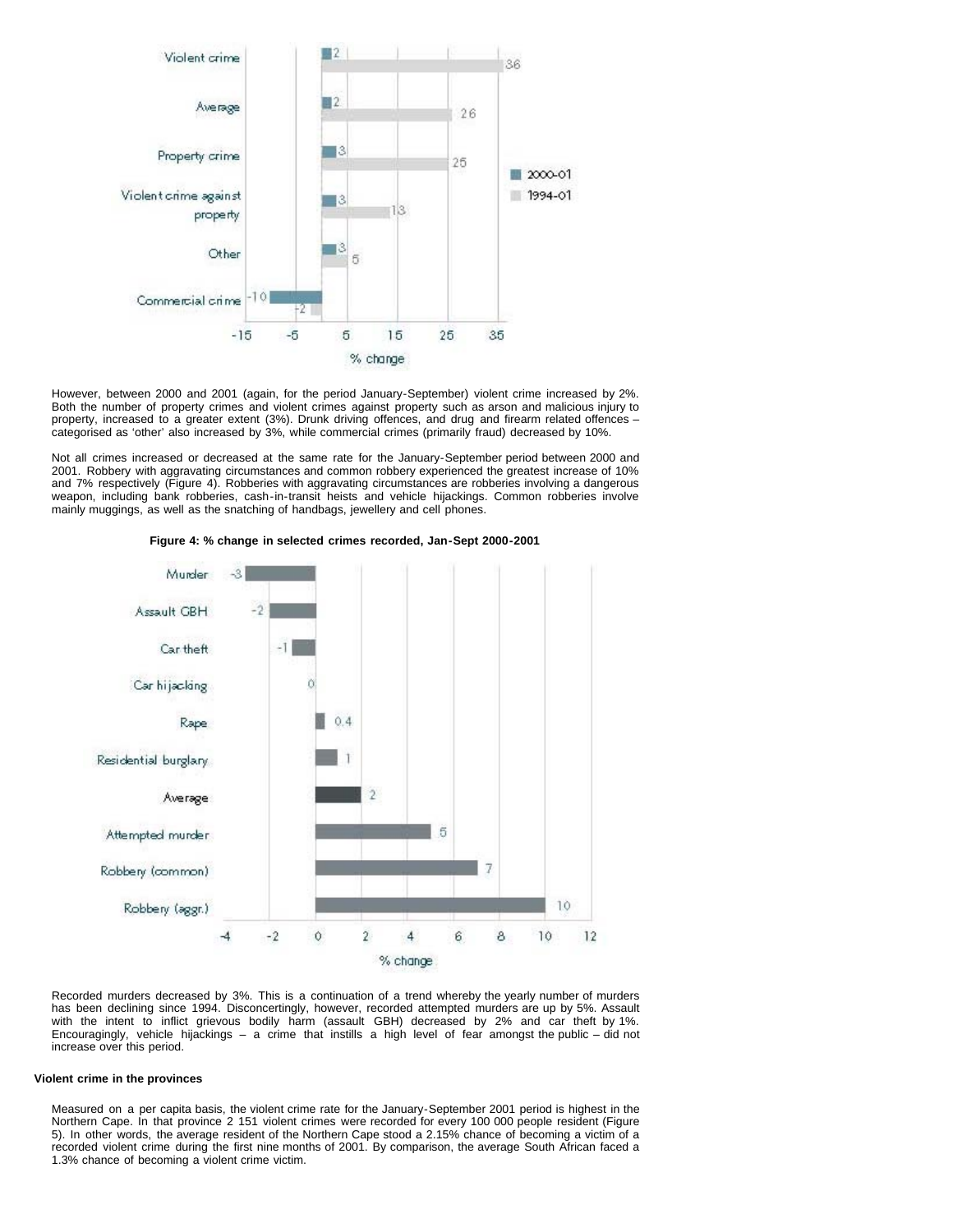**Figure 5: Violent crime rate in the provinces, Jan-Sept 2001**



Recorded violent crime is spread unevenly over the country's nine provinces. Residents of the Northern Cape, Western Cape and Gauteng, for example, were more than two-and-a-half times as likely to become a victim of a recorded violent crime during the first nine months of 2001 than Limpopo residents.

However, this provincial disparity might slowly be changing. While the violent crime rate was lowest in Limpopo, the province experienced the greatest increase (6%) in the rate of recorded violent crime during January-September 2001, compared to the same period in 2000 (Figure 6). Mpumalanga, another province with a low violent crime rate, was the only other province that experienced an increase (1%) in the rate of recorded violent crime over the abovementioned period.



**Figure 6: % change in violent crime rate, Jan-Sept 200-2001**

The Eastern Cape recorded a 3% decrease in its violent crime rate, followed by the Northern Cape, Western Cape and KwaZulu-Natal (all 2%).

# **Violence in the Western Cape**

Contrary to popular belief, the per capita rate of violent crime has since 1994 been consistently higher in the Western Cape than in Gauteng. That is, since 1994 the average resident of the Western Cape has been at greater risk of becoming a victim of a recorded violent crime than the average Gauteng resident (Figure 7).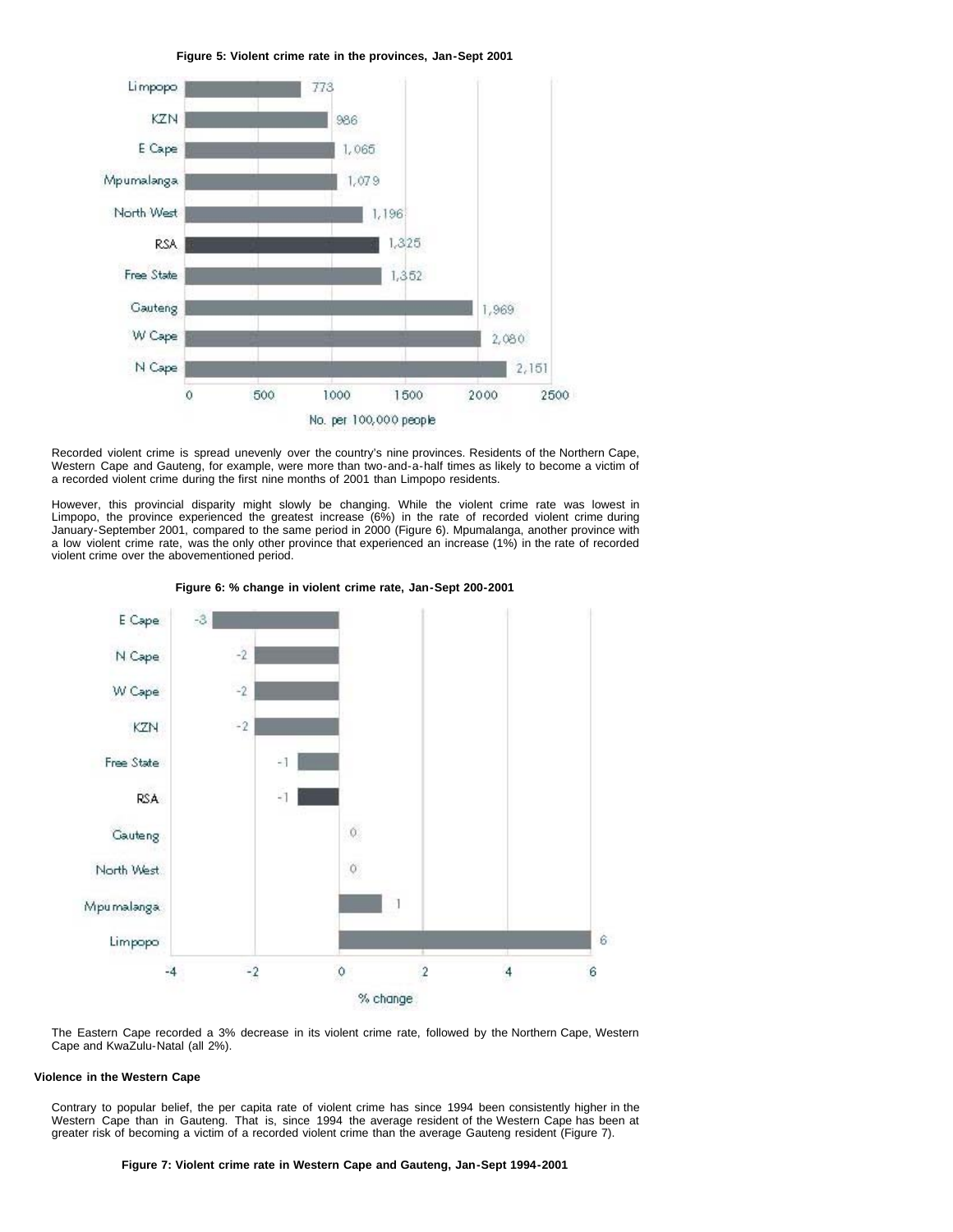

The changing levels of the violent crime rate in the Western Cape between 1994 and 2001, January-September period, are closely paralleled with those in Gauteng and the country as a whole. The late 1990s experienced a significant increase in violent crime rates in all three geographical areas, followed by a stabilisation or decline in the 2000/2001 period.

While national murder and attempted murder rates have declined since 1994, the opposite has been the case in the Western Cape. For the period January-September 1994 the Western Cape had lower rates of murder and attempted murder than the country as a whole (Figure 8).



**Figure 8: Murder and attempted murder rate in South Africa and Western Cape, Jan-Sept 1994-2001**

However, in 2001 (January-September) the Western Cape's murder rate was 67% above the national average, while the province's attempted murder rate was 38% higher than the national average.

The Western Cape has experienced a significant increase in the rate of robberies with aggravating circumstances. During January-September 1994 the Western Cape's rate of aggravated robberies was 24% lower than the national average. In 2000 the province's aggravated robbery rate was roughly the same as that of the country as a whole. In 2001, the aggravated robbery rate in the Western Cape was 16% higher than in the country as a whole (Figure 9).

**Figure 9: Aggravated robbery rate in South Africa and Western Cape, Jan-Sept 1994-2001**